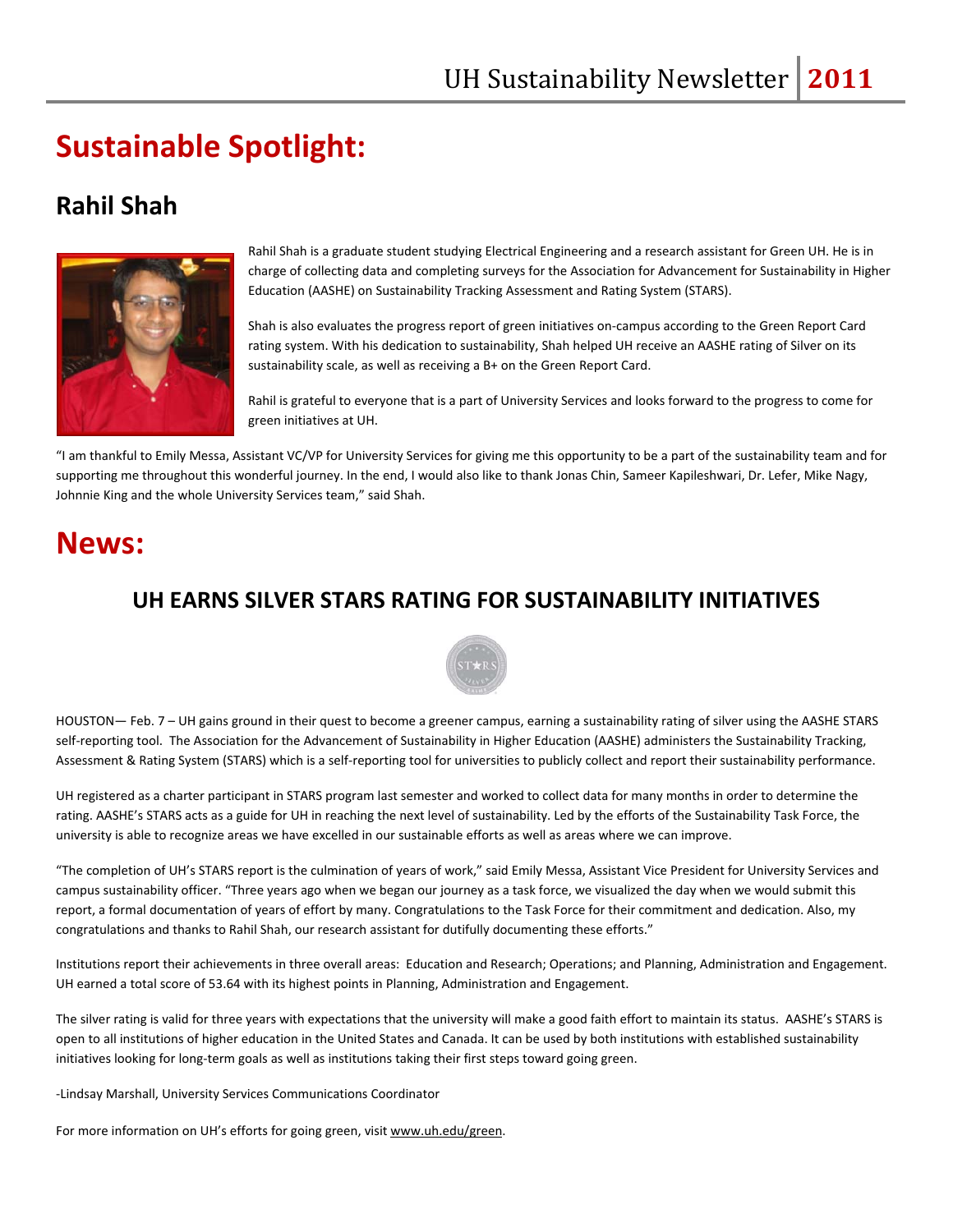#### **WINNER CHOOSEN FOR GREEN UH T‐SHIRT CONTEST**

HOUSTON— Feb. 23 – Congratulations to David Delgado! Delgado created the winning design that will be displayed on the new Green UH t‐shirts available for purchase at the UH Bookstore in April 2011. Along with the chance to showcase his work on the shirts, he also received a \$100 gift card to Barnes and Noble.

"I haven't really won anything before therefore it feels a bit surreal to have won," Delgado said. "It feels great to have my artwork appreciated and to have won something for it."

The freshman business major said he felt the contest was a great opportunity to contribute to the Green UH organization and its cause. He said his family had each been involved in the arts at some point of their lives and grew up with art all around him.

The submissions were judged by the Sustainability Task Force and Delgado's design came

out on top. "Cougar Recycles a Can" will be shown in white print on a green Alta Gracia t-shirt available for purchase in sizes small to 2XL in time for Earth Day. Alta Gracia has committed to producing sweat‐free apparel, providing workers with a sustainable standard of living and the opportunity to raise their families out of poverty.

Green UH hosted the contest to give students the opportunity to use their talent to promote the Green UH mission. All designs were required to meet specifications and incorporate the Green UH brand logo.

‐Lindsay Marshall, University Services Communications Coordinator

To get involved and learn more about Green UH, visit www.uh.edu/green.

#### **UH PARTICIPATES IN SUSTAINU'S "oneSHIRT National Collegiate Clothing Drive"**

UH participated in a clothing drive on Feb. 21 and 23. Student residents were asked to help the less fortunate by leaving clothing in front of their doors that they wanted to donate. Volunteers picked up the clothing from the students, weighed and stored the clothes at UH to be shipped to several local Goodwill locations.

This is the first time that UH has ever cooperated with SustainU. SustainU is an American clothing company dedicated to promoting recycling and eco-friendly practices in the textile industry and to provide for those in need. The clothing drive was a great opportunity for students to reach out to community members.

For more information on SustainU's clothing drive, visit: www.sustainuclothing.com/one-shirt.

Or visit their main website at: www.sustainuclothing.com.

#### **METRO Q‐CARD**



Green UH hosted their annual Green Commuter Fair Feb. 8 and 9. Green UH signed up 194 students for Metro Q‐ cards. These students receive a 50 percent discount after showing a student ID. Every time they ride METRO buses, they will pay half of what other riders pay. Not only are they saving money, but they are reducing their carbon footprint as well!

Thank you to those who signed up for a Metro Q‐card to make the UH and Houston a greener place!

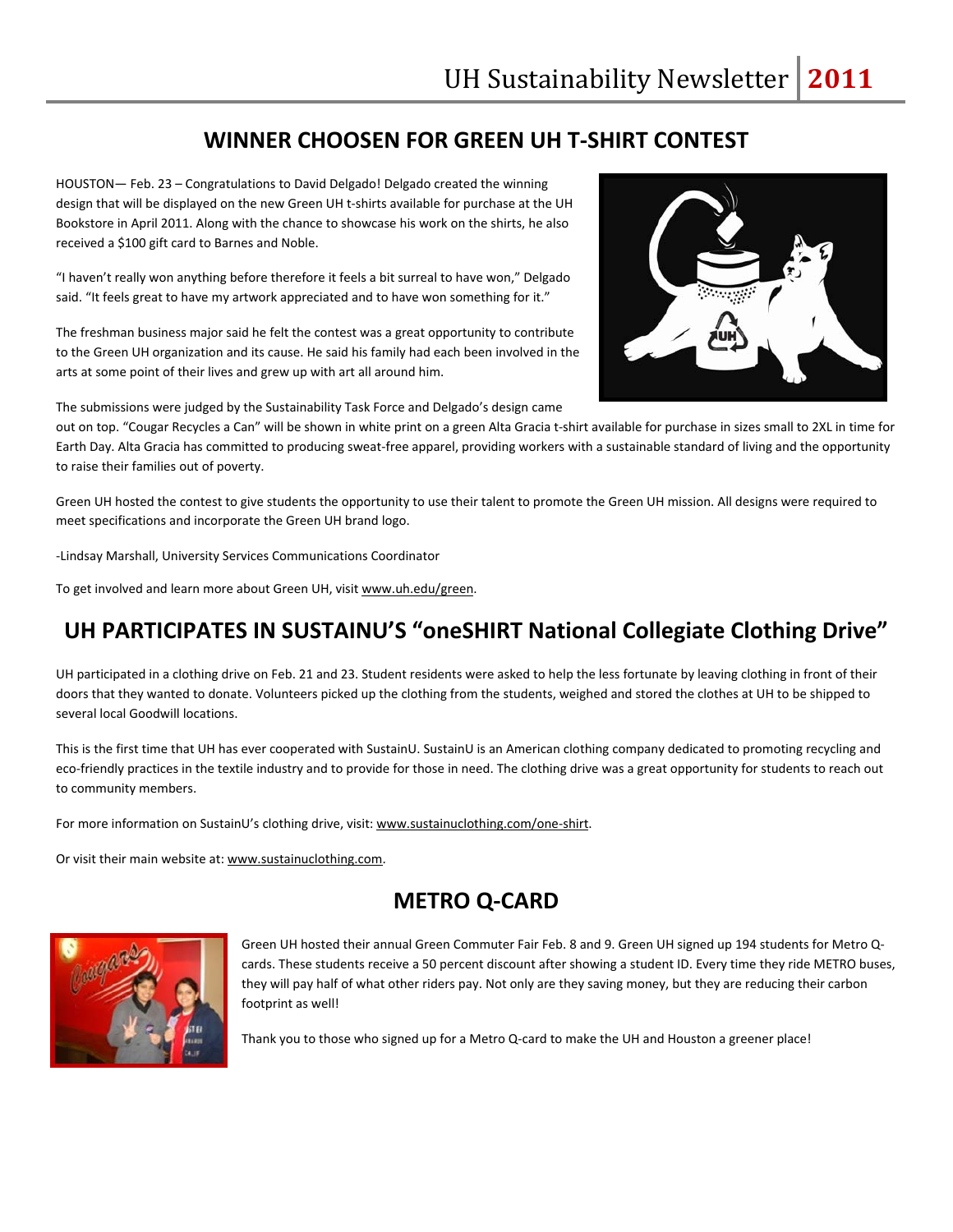#### **GEORGIA'S TEXAS GRASS‐FED BEEF**

The CLASP Art & Agricultural Sustainability interns, Jackie Williams and Albert Sosa, two other UH students and two CLASP staff members, visited Waller farm Feb. 9. The purpose of the trip to Georgia's Texas Grass-fed Beef was to enhance our understanding of how animals fit into sustainable food systems.

One of the students, UH senior Alex Nguyen, reflected afterwards, "It was really interesting to learn how much effort goes into growing something so pure. The greenhouse was great and the vegetables we sampled really showed how much of a difference organic growth makes."

‐Leah Wolfthal

#### **COMMUNITY GARDEN SUMMIT**

CLASP is hosting a summit for universities who have community garden programs, or those interested in starting a program April 8 and 9. At the summit, CLASP will share best practices, solutions and answers to problems and questions and continue to encourage the community to learn about the program. Registration forms are due March 1 and the supplemental registration forms, which are not optional, are due March 11.

Information packet: http://www.facebook.com/home.php#!/profile.php?id=100001733434088

Email: uhcampuscommunitygarden@gmail.com

#### **GREEN UH TEAM'S HARD EFFORTS**

The Green UH team has been working hard to encourage everyone on campus to recycle. Every Friday they spend time in front of the UC weighing organizations' recyclables for the on‐campus Recycling Competition. Any team of four can register and compete to win \$150 in UH Catering Services credit. Bring your recycled materials Fridays to the UC, and they will weigh and record the results for your team. Green UH has also posted a video called "Love for Recycling", which was used for RecycleMania, a national recycling competition.

Register here: http://www.uh.edu/af/recyclemania/competition.htm

You-tube video: http://www.youtube.com/user/UniServices.

Drop‐off Pictures: http://www.facebook.com/album.php?aid=297371&id=134243949929

Thank you to the Green UH team for working hard to make our campus greener!

# **Upcoming Events:**

## **Recycling Drop‐off**

Every Friday in front of the UC from 1 p.m. to 3 p.m. there will be a team of Green UH students helping different organizations to weigh their recyclable materials. These materials are weighed and recorded for our Recyclemania statistics. The more recyclable materials you bring, the closer we get to being the number one university for Recyclemania 2011!





#### **Relaxation Garden Yoga**

CLASP will provide will deserved relaxation from 11:45a.m. to 12:45 p.m. every Friday at the Campus Community garden, near the intersection of Wheeler and Cullen. We will practice yoga in between the vegetable beds of the Campus

Community Garden; engaging in smells, sounds, touch and poses of the natural world. This event is free, just remember to bring a towel or mat for yourself.